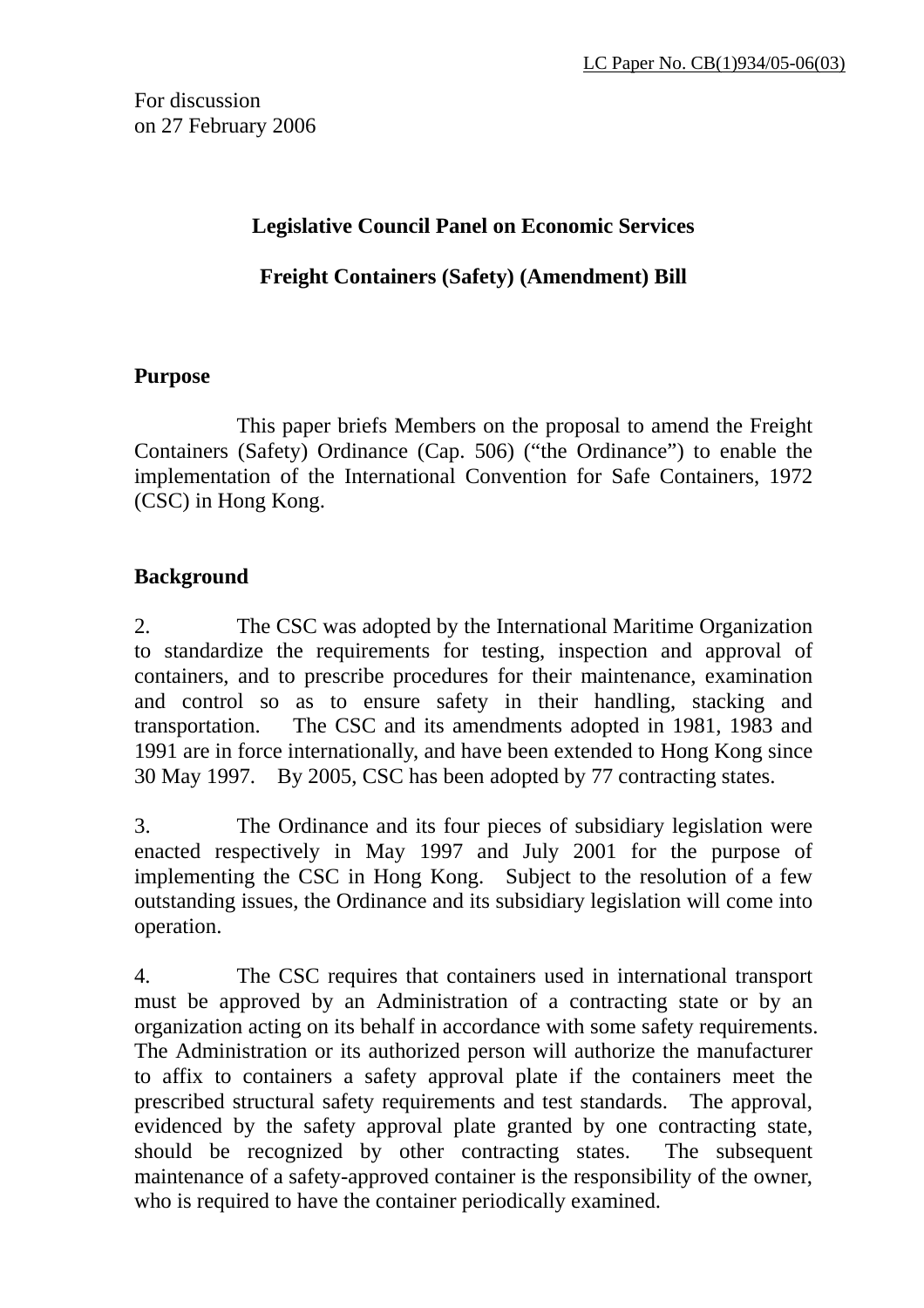5. We propose to introduce the Freight Containers (Safety) (Amendment) Bill ("the Bill") in 2006 to address the outstanding issues in the light of the actual practice of the industry, so that the Ordinance and its subsidiary legislation can be brought into operation.

6. The Bill mainly covers four broad categories of amendments –

(a) To expand the application of the Ordinance to cover the approval of containers, and prescription or approval of examination procedure of containers, irrespective of their origin of manufacture.

Currently, approval of containers issued under the Ordinance applies only to containers manufactured in Hong Kong. Under the CSC, however, if an application for approval is put forward to the administration of a contracting state, the administration or its authorized persons would have to approve the containers so long as the containers meet the structural safety requirements and the test standards. While so far there is no demand for approval of containers in Hong Kong, and this may be attributed to the fact that Hong Kong has no domestic container manufacturers, to fulfill our international obligation under CSC, we propose to amend the application of the Ordinance to provide the legal power for the Director of Marine to appoint authorized persons to handle applications for approval of containers irrespective of their origin of manufacture.

(b) To assign the function of containers approval under sections 5 and 6 of the Ordinance solely to authorized persons appointed by the Director of Marine.

The existing Ordinance provides for the Director of Marine to exercise the function of an approving authority, and also empowers the Director to appoint one or more persons suitably qualified and experienced to be an authorized person to examine and approve containers, either individually or by design type. With the proposed amendment, the Director of Marine will cease to perform the function of container approvals. This is consistent with the existing practice of Marine Department whereby recognized organizations are authorized to do most surveys and functions in relation to ship safety and ship and port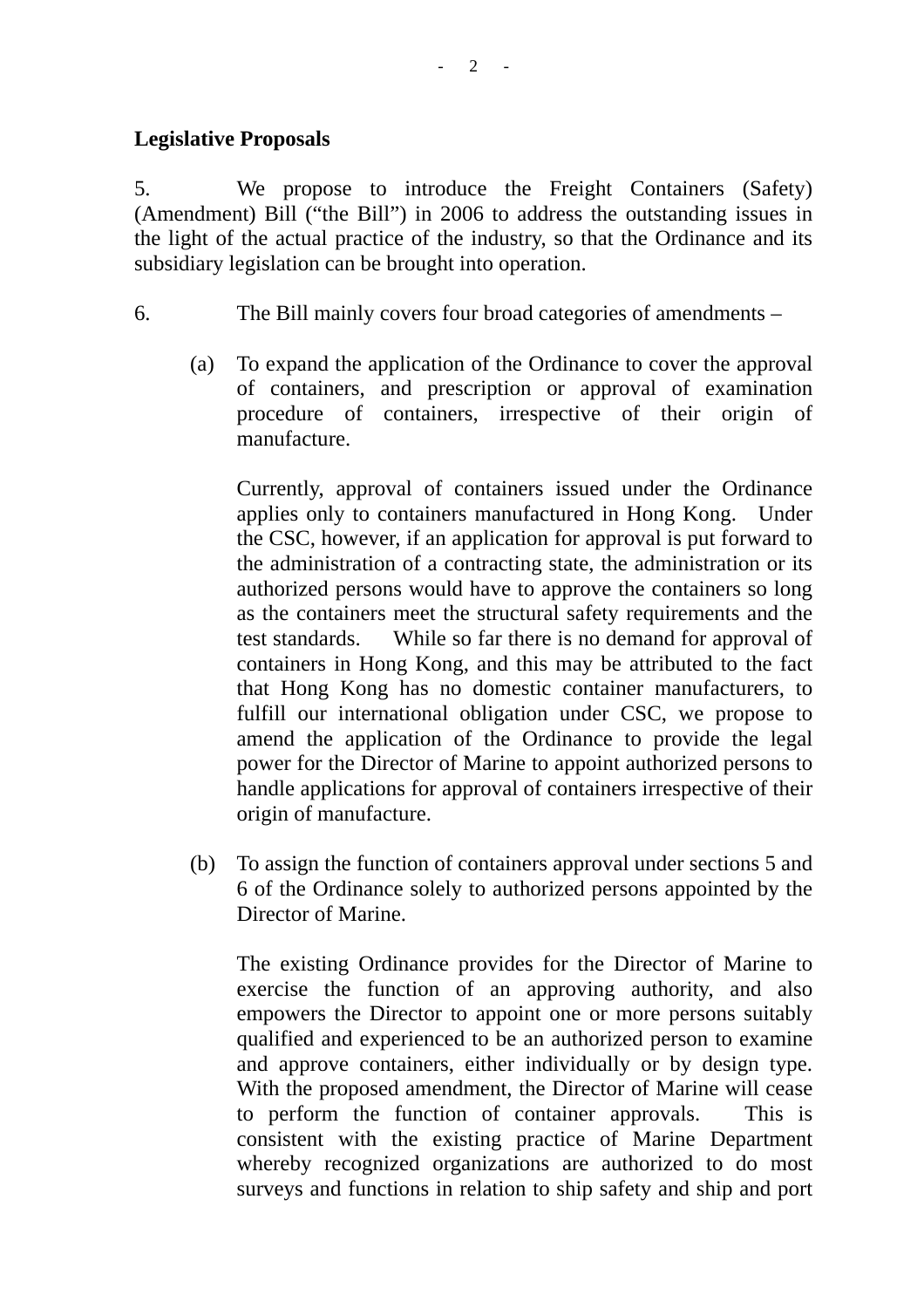facility security, whereas the Marine Department would focus on regulation and law enforcement functions. Consequently, there is no need for the approval fees to be prescribed by law, since the provision of approval service by an authorized person is a commercial dealing.

 Furthermore, as the Director will no longer carry out the function of approving containers, consequential amendments will be made to Freight Container (Safety) (Applications or Approval of Containers) Regulation (Cap. 506A) by deleting the definition of "approving authority", which originally means the Director of Marine and an authorized person appointed by the Director, and replacing all references to "approving authority" with "authorized person".

(c) To spell out the conditions under which the owner of a container would have to remove the safety approval plate from the container.

 As mentioned above, the approval of containers is evidenced by the safety approval plate affixed to the containers, and should be recognized by all contracting states to CSC. Besides, the subsequent maintenance of a safety-approved container is the responsibility of the owner. In accordance with the amendments to CSC, we propose to spell out in the Ordinance the requirement for the owner of a container to remove the safety approval plate from the container if the container has been modified in a manner which would render the original approval void, or if it is removed from service without proper maintenance, or in case where the approval has been withdrawn by the authorized person.

 To deal with contravention of this requirement, we also propose to prescribe that any person in contravention of this requirement commits an offence and is liable on conviction to a fine of \$25,000 and to imprisonment for one year.

(d) To empower the Director of Marine to specify by notice published in the gazette the information and documents to be submitted along with an application for approval of examination procedures for containers.